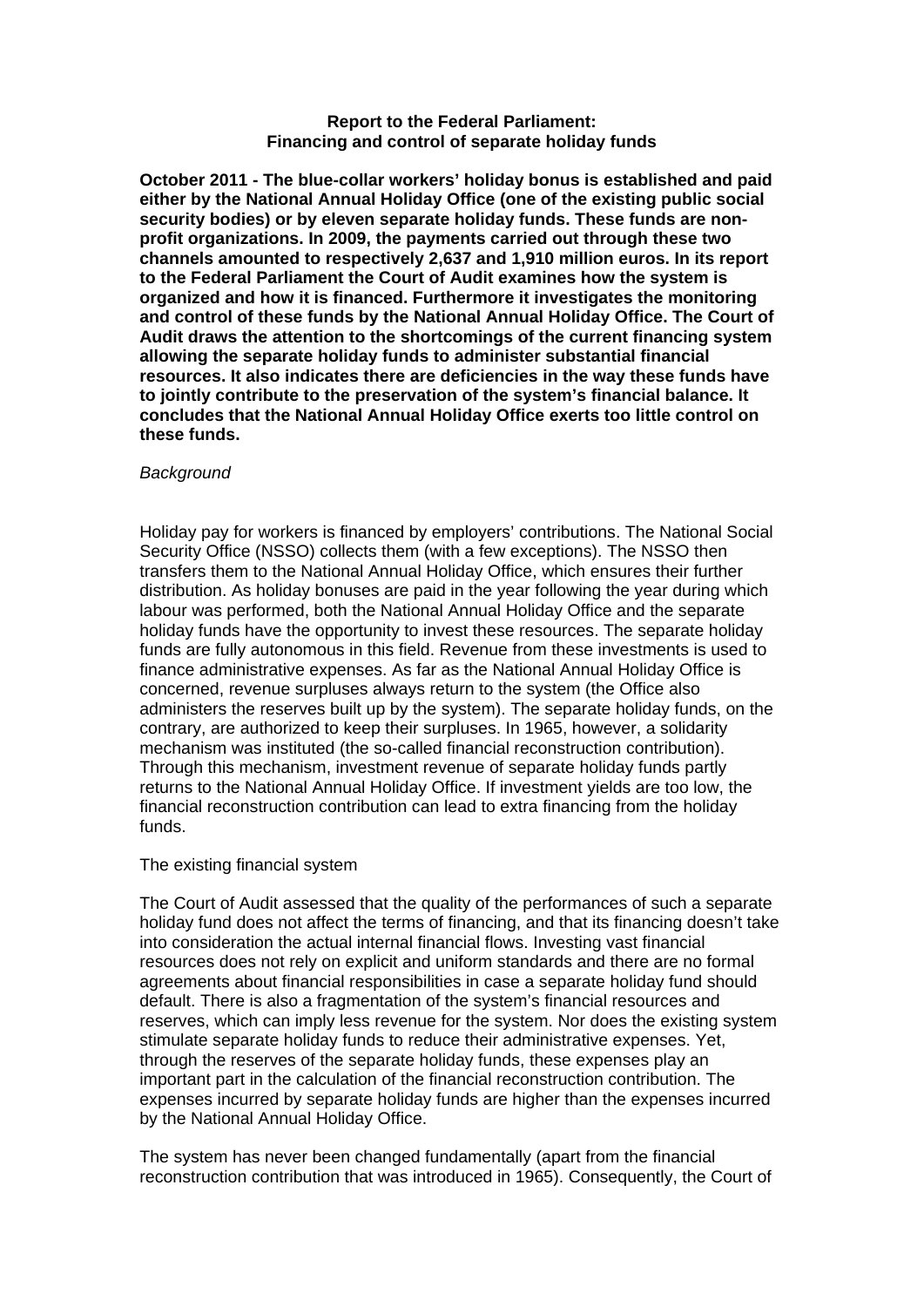Audit recommends that a complete change of this finance system should be looked into. It should be kept in mind that certain separate holiday funds collect employers' contributions themselves, and that one of them collects these contributions via a subsistence protection fund, which means that the National Annual Holiday Office does not exert any form of control whatsoever on holiday pay allowances they administer on a temporary basis. It could be a solution to centralize revenue at the National Annual Holiday Office level and to finance the separate holiday funds at the moment they need financial resources.

If the present financing system is maintained, it is advisable to introduce uniform rules to administrate the investments and reserves of the separate holiday funds. Apart from that, an actualization of the financial reconstruction contribution is to be considered, as well as an updating of the contribution to data processing expenses. It is also necessary to find a formal answer on how the National Annual Holiday Office has to react when a separate holiday fund does not have enough available funds for paying holiday bonuses.

### *The existing monitoring system*

Supervision by the National Annual Holiday Office on the separate holiday funds needs to be extended. At present this supervision is limited to surveying whether holiday pay regulations are observed by the separate holiday funds (also called social control), and to an accounting control within the scope of settlements of accounts between the separate holiday funds and the National Annual Holiday Office. The Court of Audit backs the proposal the National Annual Holiday Office made to the separate holiday funds in 2009 and considers that they must handle operations in their accounts more uniformly. They should also standardize explanatory statements.

Although existing social and accounting controls have proved to be useful, there is room for improvement. They are for instance limited to the legal holiday bonus and to the number of days off prevailing for all sectors. Some sectors, however, award supplementary holidays and bonuses on an extra legal basis (mostly via collective agreements). Even though the regulation contains a general definition of the holiday bonuses that have to be controlled (including this extra legal part), the National Annual Holiday Office pays little attention to it. Furthermore, some separate holiday funds hardly make any distinction between the legal part and the extra legal part in their accounts. This causes uncertainty about the exactitude of the financial reconstruction contribution that has been calculated. The National Annual Holiday Office's monitoring of this extra legal part should therefore be reconsidered.

The social control mainly focuses on checking individual files. Because of the considerable number of files it is not possible to make an effective statement on the correct implementation of regulations by the separate holiday funds. The Court of Audit recommends that system-based audit methods should be implemented.

Through consultation with the separate holiday funds the National Annual Holiday Office targets a standardization of the regulations for granting the right to holiday and to holiday bonus. At the same time it aims at harmonizing the procedures the different holiday funds are to follow. This consultation, however, does not always lead to concrete agreements and instructions. The separate holiday funds keep a certain degree of freedom, for instance for the way they take into consideration days on which no labour has been performed but which are assimilated with working days. The annual holiday payment system being a system that is based on solidarity, the